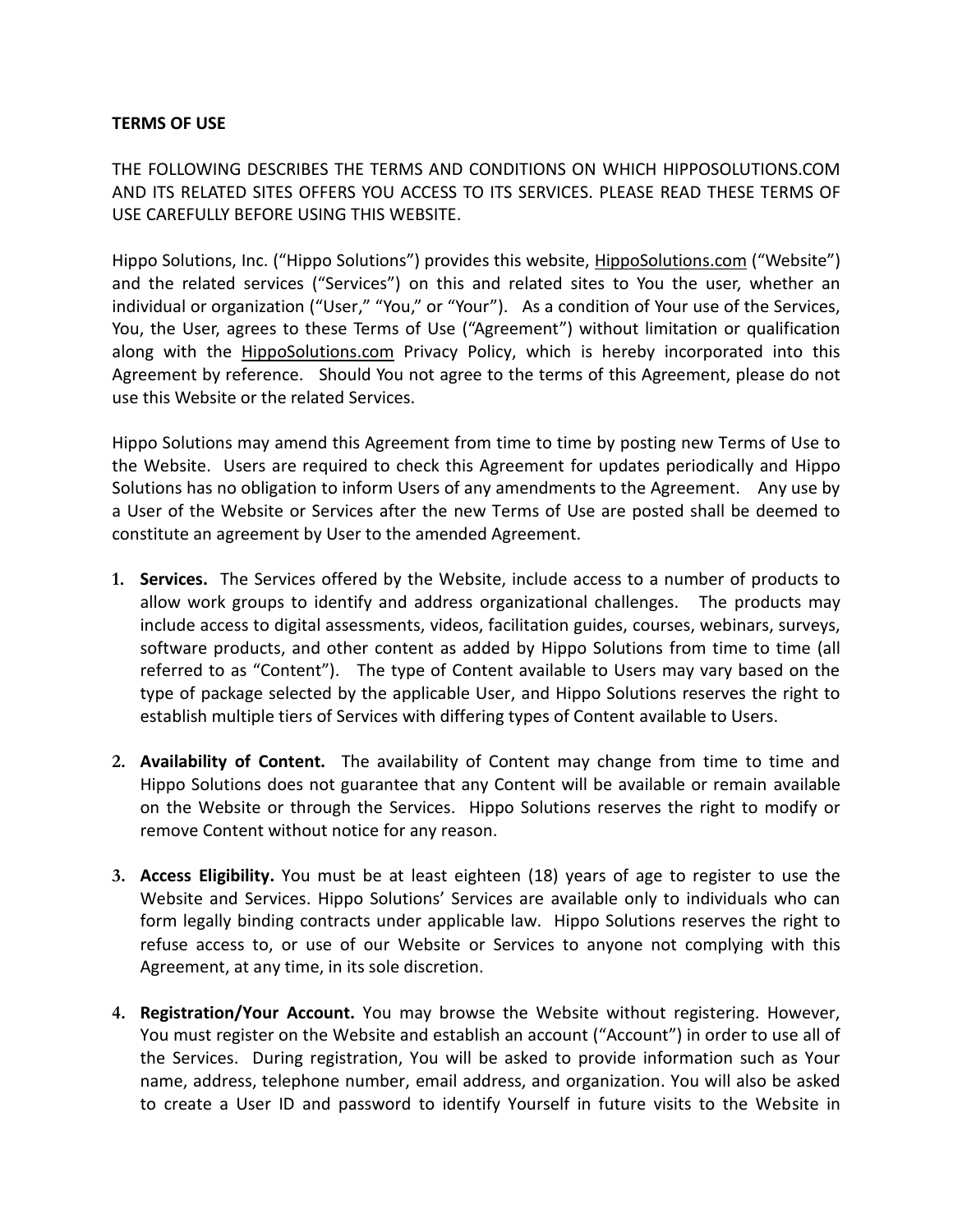addition to accepting the terms of this Agreement. It is YOUR responsibility to maintain the confidentiality of Your User ID and password and You agree to accept responsibility for all activities that occur under Your Account. You may not transfer, assign or sell Your Account to any third party. All of the information that You provide during registration is collected according to the terms of the HippoSolutions.com Privacy Policy available at HippoSolutions. PLEASE NOTE: YOU MUST PROVIDE ACCURATE AND CURRENT INFORMATION TO HIPPO SOLUTIONS. IF YOU PROVIDE ANY INFORMATION THAT IS FALSE, MISLEADING, INACCURATE, NOT CURRENT OR INCOMPLETE DURING REGISTRATION OR OTHERWISE, HIPPO SOLUTIONS RESERVES THE RIGHT TO SUSPEND OR TERMINATE YOUR ACCOUNT AND REFUSE ANY AND ALL CURRENT OR FUTURE USE OF THE SERVICES (OR ANY PORTION THEREOF). ANY ACTIVITIES THAT ARE ILLEGALLY CARRIED ON WITHIN THE WEBSITE WILL BE REPORTED TO THE APPROPRIATE FEDERAL, STATE OR LOCAL AUTHORITIES.

- **5. Fee.** In order to use the Services, You shall be required to pay Hippo Solutions a fee based on the tier of Services which You selected in Your Account ("Fees"). The Fee may be a monthly, quarterly, or annual fee ("Subscription Fee") or a one-time fee, both of which will be based on the tier of Services selected by the User and may be based on whether the Services are for an individual or an organization. Some tiers of Services will provide Registered Users with access to the Services for one month free of charge ("Trial Period"), and in order to not be charged a Fee, You must terminate Your Account prior to the completion of the Trial Period. Not all tiers of Services offer a Trial Period. You also agree that Hippo Solutions may modify the Fees from time to time by posting new Fees to the Website, and Your continued use of the Services will be considered an acceptance of the updated Fees. In the event that You do not agree to the updated Fees, Your only remedy is to terminate your Account. In the case of recurring Subscription Fees, at the time that You establish an Account, You will be required to place a credit card on file with Your Account in order to pay the Subscription Fee, and You authorize Hippo Solutions to automatically charge the Subscription Fee on the first day of each month. You shall be solely responsible for managing Your credit card on file with Your Account. You represent and warrant to Hippo Solutions that You are the holder of all credit cards on file with Your Account, and if You are not the account holder of a credit card, You have all requisite power and authority to use and incur charges on such credit card on behalf of the account holder. In the event that Your credit card no longer processes or Hippo Solutions believes that You are not authorized to incur charges on a credit card with Your Account, Hippo Solutions may immediately suspend Your Account. For businesses or organizations which establish an organization wide Account, Hippo Solutions may waive the requirement to place a credit card on file and may agree to an alternative payment method.
- **6. Electronic Communications.** When You send e-mails to Hippo Solutions or visit the Website, You are communicating with Hippo Solutions electronically. By registering Your Account, You agree that Hippo Solutions may send e-mails to You and You consent to receive e-mails or other electronic communications from Hippo Solutions. Generally, Hippo Solutions will communicate with You by e-mail or by posting notices on this Website.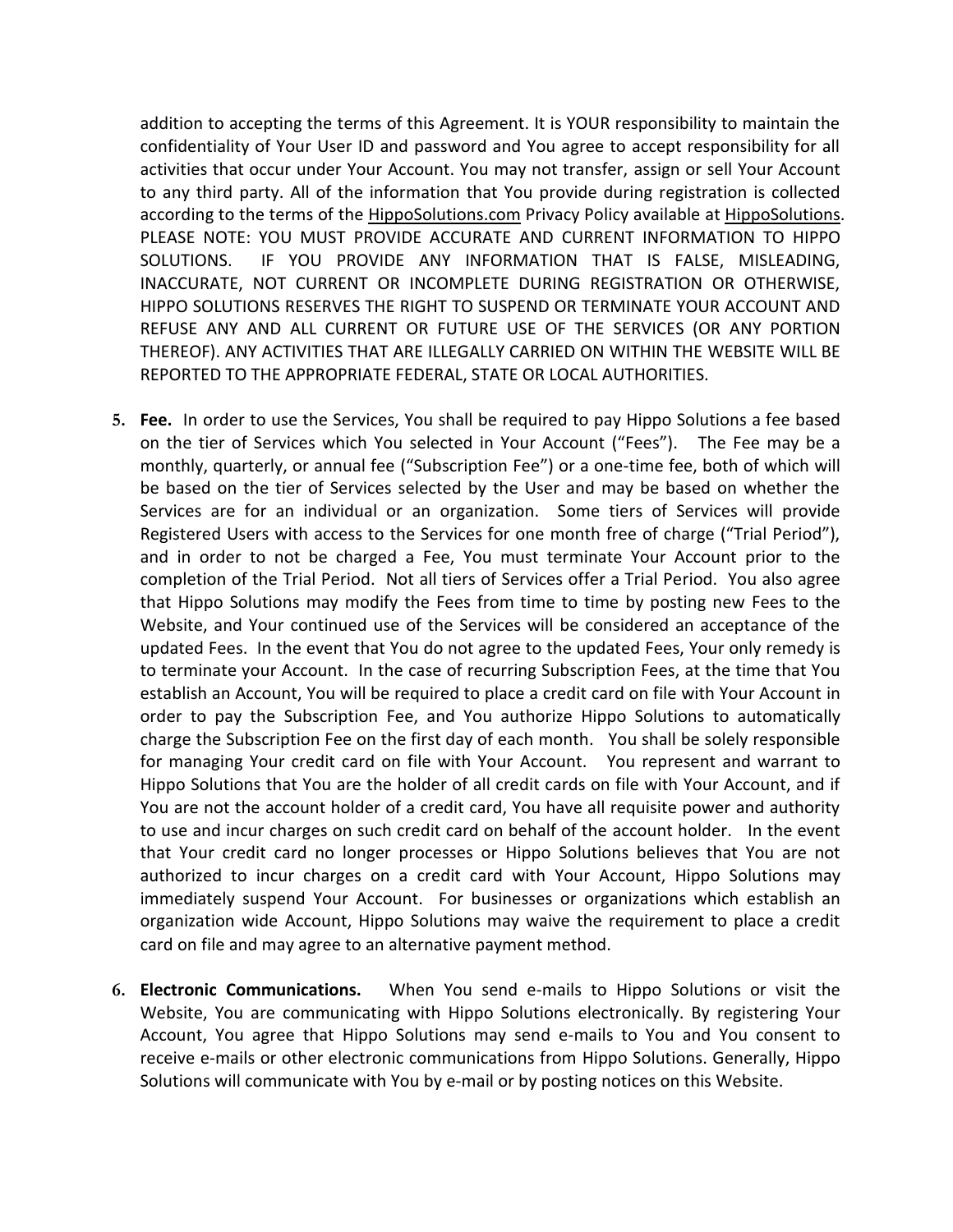- **7. Term.** This Agreement shall remain in full force and effect while You are using the Website or Services whether You are a visitor or a registered User. You may delete Your Account at any time, by logging into your Account and selecting the option to delete your Account. However, please note that even if You delete Your Account but continue to use the Services as a visitor, Your use of the Services is still subject to this Agreement. Hippo Solutions may terminate Your Account or rights to use the Services for any or no reason at any time by ceasing to provide the Services to You. You understand that termination of this Agreement and the Account You have created with Hippo Solutions may involve deletion of Your Account information from Hippo Solutions' databases. Hippo Solutions will not have any liability whatsoever to You for any termination of Your Account or related deletion of Your information.
- **8. Ownership of Services and Content.** You acknowledge that all the intellectual property rights in the Website, Services, and Content are owned by Hippo Solutions or its third party licensors. You agree not to: (a) reproduce, modify, publish, transmit, distribute, publicly perform or display, sell, or create derivative works based on the Website, Services, or related Content, or the Content's underlying text, software, graphics, photos, sounds, music, videos, or interactive features; (b) rent, lease, loan, or sell access to the Services; and (c) use the Content in conjunction with any business which provides training workshops, events, or coaching designed to help participants to develop communication and/or leadership skills or to address organizational challenges.
- **9. Grant of License.** Hippo Solutions grants You a personal, revocable, non-exclusive, nontransferable, non-sublicensable, world-wide, license to access and use the Services solely for personal, non-commercial purposes as permitted by this Agreement. This license to You will automatically terminate if you violate this Agreement. Specifically, a User may not share the Services with other users in the User's business or organization unless an organization wide Account has been established with Hippo Solutions. Except for the foregoing limited license, no right, title or interest is transferred to You. Hippo Solutions may allow you to store encrypted, cached Content on Your computer, tablet, smartphone or other compatible internet-connected device. You may not transfer copies of cached Content to any other device, network, blog, social media account, or website without the express written permission of Hippo Solutions.
- **10. Violation of this Agreement.** Any use of the Website or Services in violation of this Agreement may result in, among other consequences, termination or suspension of Your Account and rights to use the Services, and Hippo Solutions may disclose information about Your use of the Services in accordance with the **HippoSolutions.com Policy**.
- **11. Lawful Use.** You will use the Website, Services, and Content in a manner consistent with any and all applicable laws and regulations and solely for lawful purposes.
- **12. Disclaimer of Warranties.** YOU EXPRESSLY UNDERSTAND AND AGREE THAT THE USE OF THE WEBSITE, SERVICES, AND CONTENT IS AT YOUR SOLE RISK. THE SERVICES AND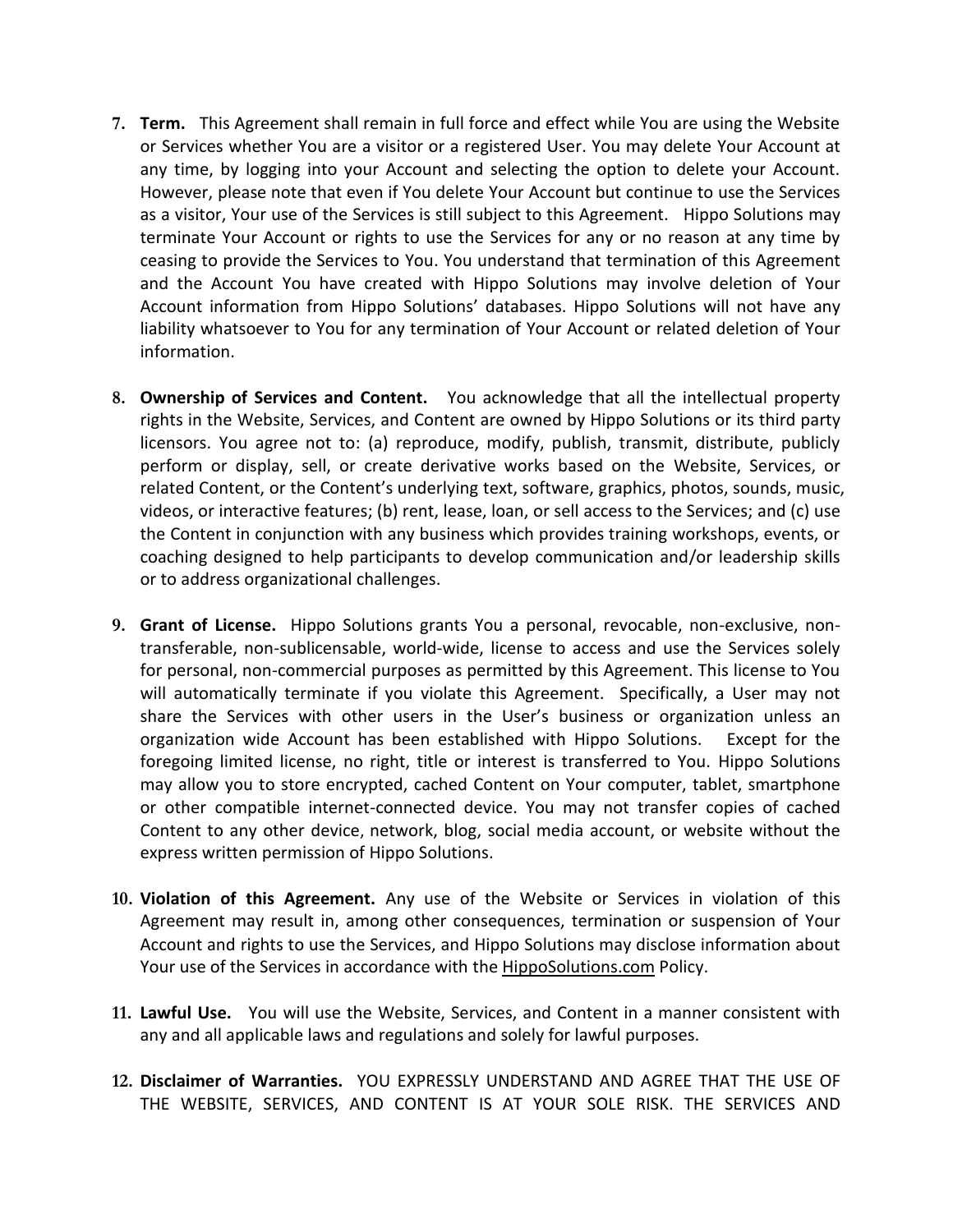CONTENT ARE PROVIDED ON AN AS-IS AND AS-AVAILABLE BASIS. HIPPO SOLUTIONS EXPRESSLY DISCLAIMS ALL WARRANTIES OF ANY KIND, WHETHER EXPRESS OR IMPLIED, INCLUDING, BUT NOT LIMITED TO, THE IMPLIED WARRANTIES OF MERCHANTABILITY AND FITNESS FOR A PARTICULAR PURPOSE. HIPPO SOLUTIONS MAKES NO PROMISES REGARDING RESULTS OF USING THE SERVICES AND CONTENT AND HIPPO SOLUTIONS MAKES NO WARRANTY THAT THE SERVICES WILL BE UNINTERRUPTED, TIMELY, SECURE, OR VIRUS FREE. USE OF ANY APPLICATION THROUGH THE USE OF THE SERVICES OR CONTENT SHALL BE AT YOUR OWN DISCRETION AND RISK, AND YOU WILL BE SOLELY RESPONSIBLE FOR ANY DAMAGE TO YOUR COMPUTER SYSTEM, MOBILE TELEPHONE, WIRELESS DEVICE, OR DATA THAT RESULTS FROM THE USE OF THE SERVICES OR CONTENT. SOME JURISDICTIONS DO NOT ALLOW THE DISCLAIMER OF WARRANTIES OR EXCLUSION OF DAMAGES, SO SUCH DISCLAIMERS AND EXCLUSIONS MAY NOT APPLY TO YOU.

- **13. Limitation of Liability.** YOU AGREE THAT THIS WEBSITE, HIPPO SOLUTIONS, ITS OWNERS, OFFICERS, AND EMPLOYEES SHALL IN NO WAY BE LIABLE FOR ANY CONSEQUENTIAL, INCIDENTAL, INDIRECT, SPECIAL, PUNITIVE, OR OTHER LOSS OR DAMAGE WHATSOEVER OR FOR LOSS OF PROFITS, BUSINESS INTERRUPTION, COMPUTER FAILURE, LOSS OF INFORMATION, OR OTHER LOSS ARISING OUT OF OR CAUSED BY YOUR USE OF OR INABILITY TO USE THE SERVICES OR CONTENT.
- **14. Indemnification.** You agree to indemnify and hold harmless this Website, Hippo Solutions, its officers, directors, employees, third party licensors, and affiliates, from and against any losses, damages, fines and expenses (including attorney's fees and costs) arising out of or relating to any claims that You have used the Services or Content in violation of another party's rights, in violation of any law, in violations of any provisions of this Agreement, or any other claim related to Your use of the Services.
- **15. Governing Law and Venue.** Your use of the Website and this Agreement shall be governed by the laws of the State of Tennessee where permitted. Should a dispute arise concerning this Agreement or the breach of this Agreement by any party, such dispute shall be brought in a court of competent jurisdiction in Williamson County, Tennessee. To the extent permitted by law, You agree that You will not bring, join or participate in any class action lawsuit as to any claim, dispute or controversy that You may have against Hippo Solutions. You agree to the entry of injunctive relief to stop such a lawsuit or to remove You as a participant in the suit.
- **16. Attorneys' Fees.** In the event that Hippo Solutions must bring legal action in order to enforce this Agreement or You bring legal action against Hippo Solutions, and if Hippo Solutions prevails, You shall pay Hippo Solutions' costs of litigation, including reasonable attorneys' fees and court costs.
- **17. Assignment.** This Agreement and any rights and licenses granted hereunder, may not be transferred or assigned by You, but may be assigned by Hippo Solutions without restriction.